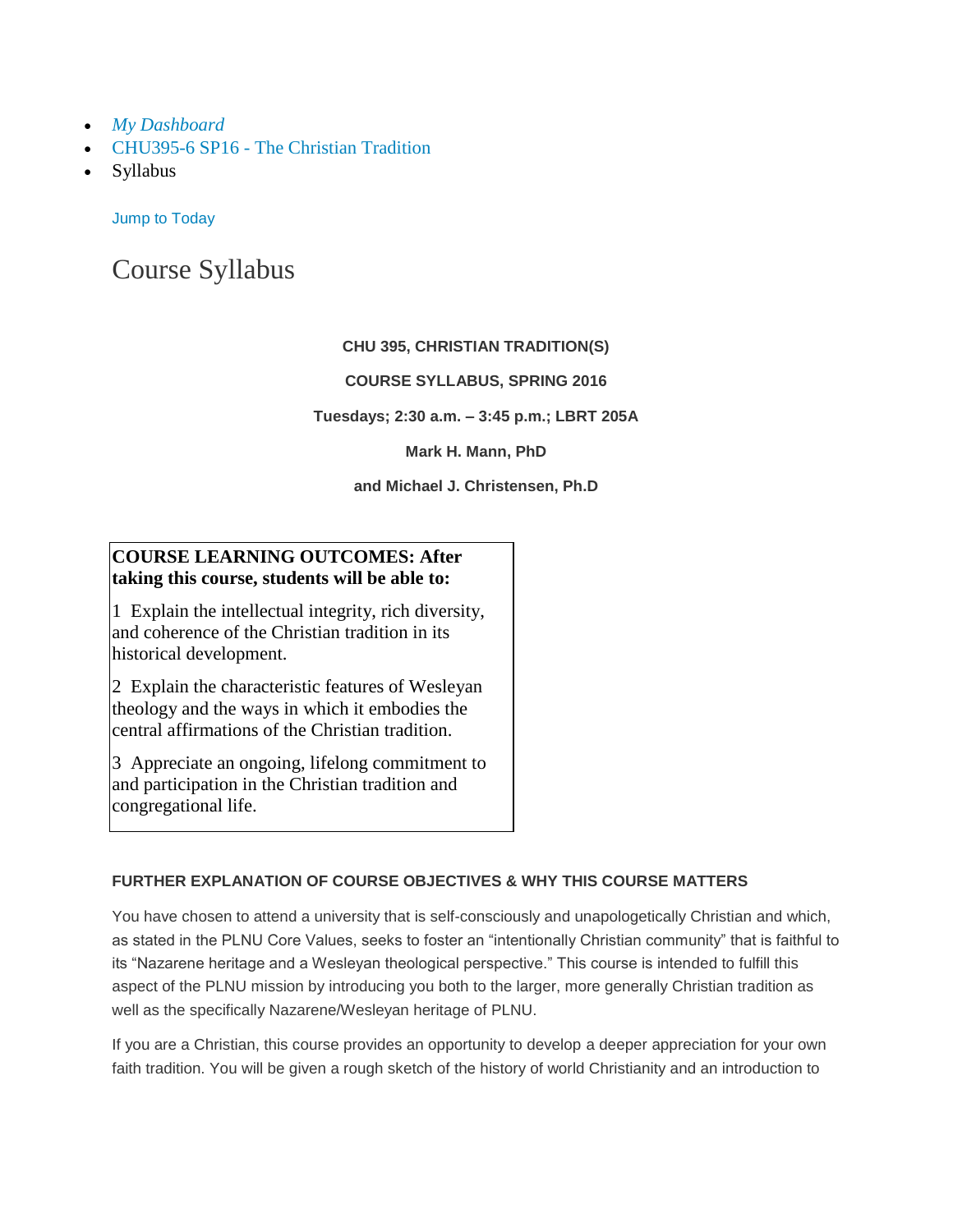many of the key teachings and practices of the historic Church, and therefore find opportunities for your own faith as a Christian to be challenged, deepened, and enriched in numerous ways.

If you are not a Christian, or have serious questions about Christianity, this course will provide an opportunity for you to have many of your questions answered, or, at the very least, will give you a better understanding of the largest religious movement in the world (with over two billion adherents) and one of the most significant social forces in the world today. My hope also is that you will walk away from this course with a deeper appreciation for Christian faith and life and perhaps even find yourself called to become a vital and active participant in and contributor to this tradition.

Any religious or faith tradition is a *living* tradition, comprised of the collective beliefs, practices, and personal commitments of all the faithful across time and space. Therefore, to engage deeply with the Christian tradition, you will be expected to do so at all three levels—intellectual, practical, and personal. So, first, we will look at the core beliefs held by all Christians as well as the distinct beliefs of different Christian groups/denominations. Second, we will learn about and experience various Christian practices, some of which may seem strange to you because they are not part of your own community, but are widely practiced throughout the Christian church. And, finally, this class will become personal not only through the practices you will engage in, but also through the adoption of a patron/matron 'saint' who will serve as a kind of entry point and guide for much of your work (both intellectually and spiritually) throughout the semester. Understood broadly, saints are those persons whom the Church has affirmed as the best examples of what it means to *be* Christian and therefore most effectively illuminate what the Christian tradition aspires to be and, therefore, perhaps, what Christianity most essentially *is*. But there is also great diversity among the saints—indeed, there is disagreement among different Christians concerning what constitutes a saint, and therefore the lives of saints also provide a window into the profound diversity of the Christian tradition. (See below, under *Course Assignments*, to understand how your saint will shape and guide your work during the semester.)

**INTERACTION WITH PROFESSOR/OFFICE HOURS:** There are various ways that you might interact with me:

- I will participate in most online group and class discussions;
- You may email me (mchriste@pointloma.edu or though CANVAS);
- You may meet with me in my office (Wesleyan Center, 2nd Smee) by arrangement;
- I will conduct weekly online office hours on Thursdays in the afternoon (1-5pm)
- You can also try dropping by on Mondays or Thursdays.

#### **COURSE READINGS**

Mark A. Noll, *Turning Points: Decisive Moments in the History of Christianity,* 3rd Edition.

William C. Placher, *A History of Christian Theology: An Introduction*.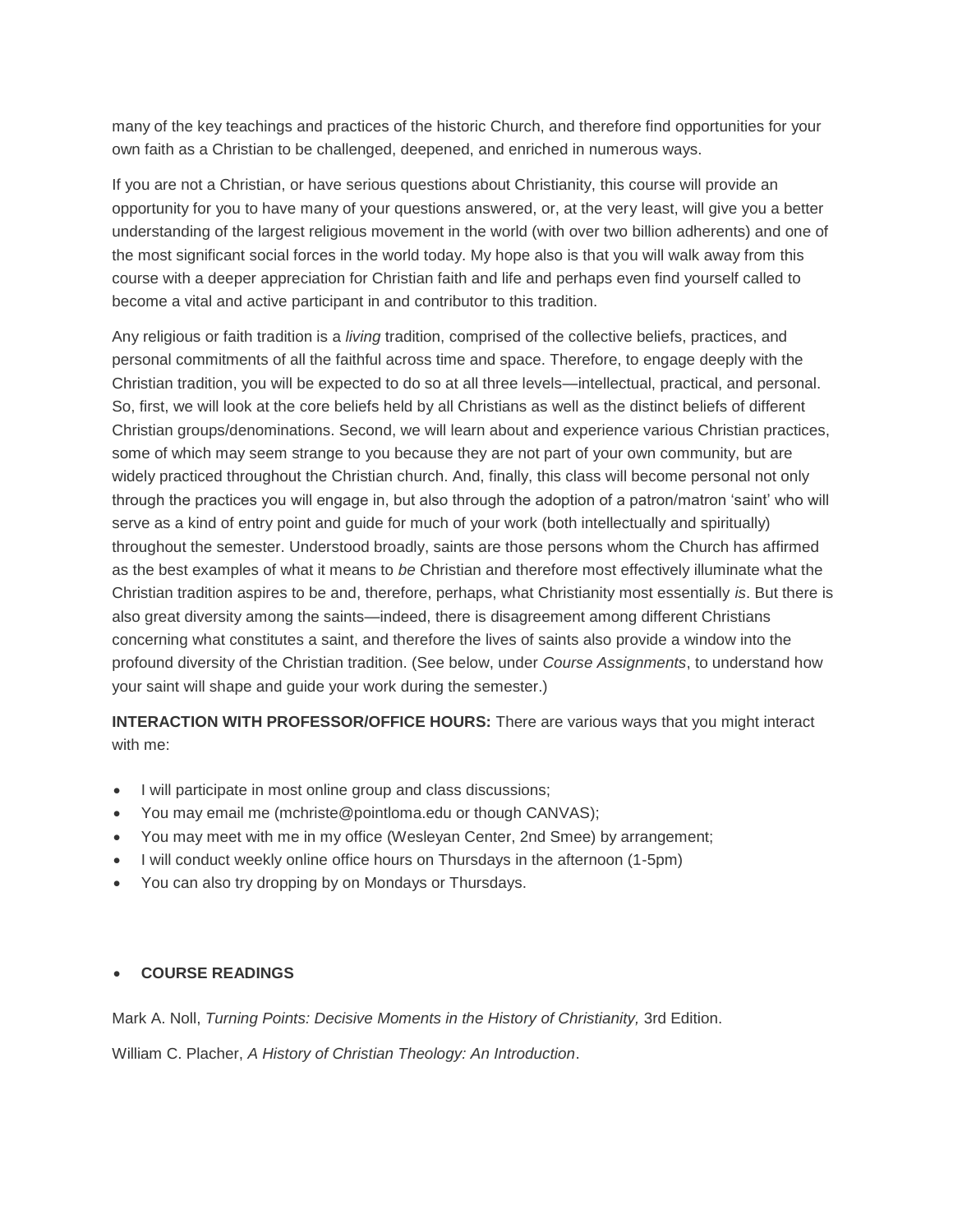You should purchase both of these books because you will be required to read most of each for the class. They are available at the PLNU bookstore or at various online stores. Additional required and optional readings will be made available through the course CANVAS site.

#### **REQUIRED ASSIGNMENTS**

**Introductions**: Since this is a hybrid class, our work together in groups will be of great importance, as is getting to know each other right away. The following need to be included in your personal introduction:

- 1. Where you are from or consider home;
- 2. What you are studying at PLNU;
- 3. What church(es) you grew up in (if any) and whether your experience was generally positive or negative:
- 4. A factoid about yourself that you think your classmates will find interesting.

After posting your introduction, you are required to respond to a minimum of **three** other students' introductions.

**Course Readings and Group Discussions:** Each week you will have assigned readings and will be responsible to answer a prompt related to the readings for that week. The class will be split into several discussion groups, so you will also need to read the responses of those in your groups, especially as most weeks you will be required to make some kind of presentation to the class on your discussion. Typically you will be required both to provide a reflection and respond to at least two other posts of classmates. **Initial posts are due on Mondays and responses are due by 2:30 on Tuesdays and are worth 20 points each.**

**Religious/Spiritual Autobiography:** Write a brief essay that outlines your church background and experience, including what church(es) you grew up in (if any), what you learned about the relationship of your church to the overall history of Christianity, how this background has shaped your relationship to God, and the theological convictions you have developed as a member of your church(es). This paper should be 300-400 words in length. It will be graded for clarity of writing, grammar, spelling, etc. Just to be clear, I am not looking for any particular answers. Each of your religious and spiritual stories will be unique. The point is that you openly and honestly reflect on your own journey so that you develop a greater sense of awareness about your own understanding of what it means to be Christian and can begin to locate yourself within or in relation to the various streams of the larger Christian movement. If you have no church background, plan to meet with me in person so that we can talk about how you might approach this assignment.

This assignment will be completed within the small groups that will also function as discussion groups throughout the semester. So, a secondary purpose of this assignment is that others (including me!) get to know you better as we forge open and honest dialogue as a class community. Each of you will be responsible to provide a hospitable response to every other member of your group. (Hospitality is a willingness to be kind, humble, and generous to each other even when there is disagreement—even sharp disagreement.)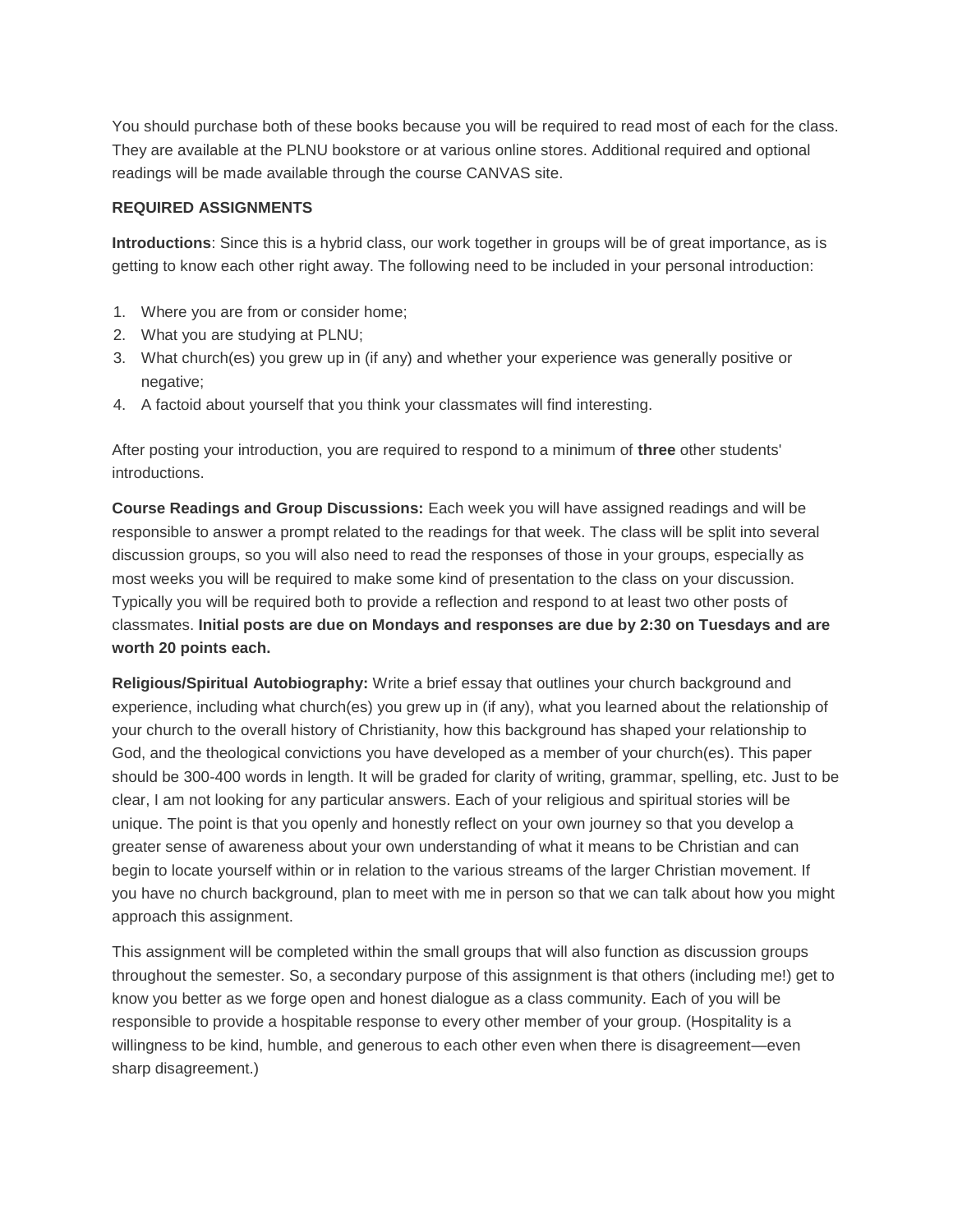Please note: If for some reason you feel uncomfortable sharing your own story with others, please talk to me personally. My hope is that everyone will be able to share something significant about themselves with the rest of their group while also being able to maintain a sense of safe boundaries. The basic point is for group members to get to know others in their group as there will be a lot of other activities throughout the semester that will require connected and cohesive groups.

**Adopt a Saint**: As noted in the course introduction, students will adopt Christian saints who will serve as an entry point for some of our work together a s a class. There are four graded assignments related to the saint adoption:

- 1. **Saint Selection:** Each student will find a partner with whom to adopt a saint, with each team reporting their saint selection on the appointed discussion board no later than **4 pm on Friday, Jan. 22.** There is only one saint per team, and it's first come first served, so if you wait too long you might not get the saint you want. The professor will provide a [pre-approved list of saints](https://canvas.pointloma.edu/courses/27129/files/650157/download?wrap=1)  $\Box$  and students might request a non-list saint by contacting the professor directly.
- 2. **Saint Biography:** All students must find ONE partner from the class with whom they will produce a wiki-like biography (600-800 words) about a patron/matron saints of their choosing. Each biography must include:
	- $\circ$  The story of the saint's life, including background, key events in the saint's life, etc.;
	- o A summary of the saint's chief ideas/beliefs;
	- $\circ$  An outline of the saint's most significant contributions to the Christian tradition, and
	- $\circ$  An assessment of why the individual should (or should not!) be considered a saint.

Students may also include additional items of interest related to the saint, such as pictures, drawings, key writings of the saints, etc. In gathering information about their saints, students may draw upon online resources, but they **must** also draw upon **at least two** scholarly texts, such as a book-length biography. All sources should be listed in a bibliography. **Due: Friday, Feb. 5 by 4 pm.** (100 points)

- 3. **Saint Letters**: Students must write a total of **TWO** letters *from the perspective of their saints*. Each of these letters should be **200-300** words in length and will be graded both for quality of writing and quality of engagement with the saint's perspective. Students should be as imaginative and creative as possible.
- 4. **Essay 1: Letter to Home Church:** In this paper you will articulate what your saint would have to say about/to **your church** (either your home church or the church you attend here as a student or, if you do not attend a church, it can focus on PLNU chapel services). Your letter should address questions like: What would the saint like or not like about your church's worship services, the life of the congregation, the church's commitment to missions, justice, art, etc. **Due Date: Friday, Feb. 19 by 4 pm.**
- 5. **Essay 2: Letter to Your Generation from your Saint:** This will focus on what young persons (either Christians or nonChristians) need to hear today in order for them to approach their lives effectively as members of the Christian tradition: what they should believe, how it is important for them to act, the kinds of commitments they should make (whether they should marry, have children, what kind of job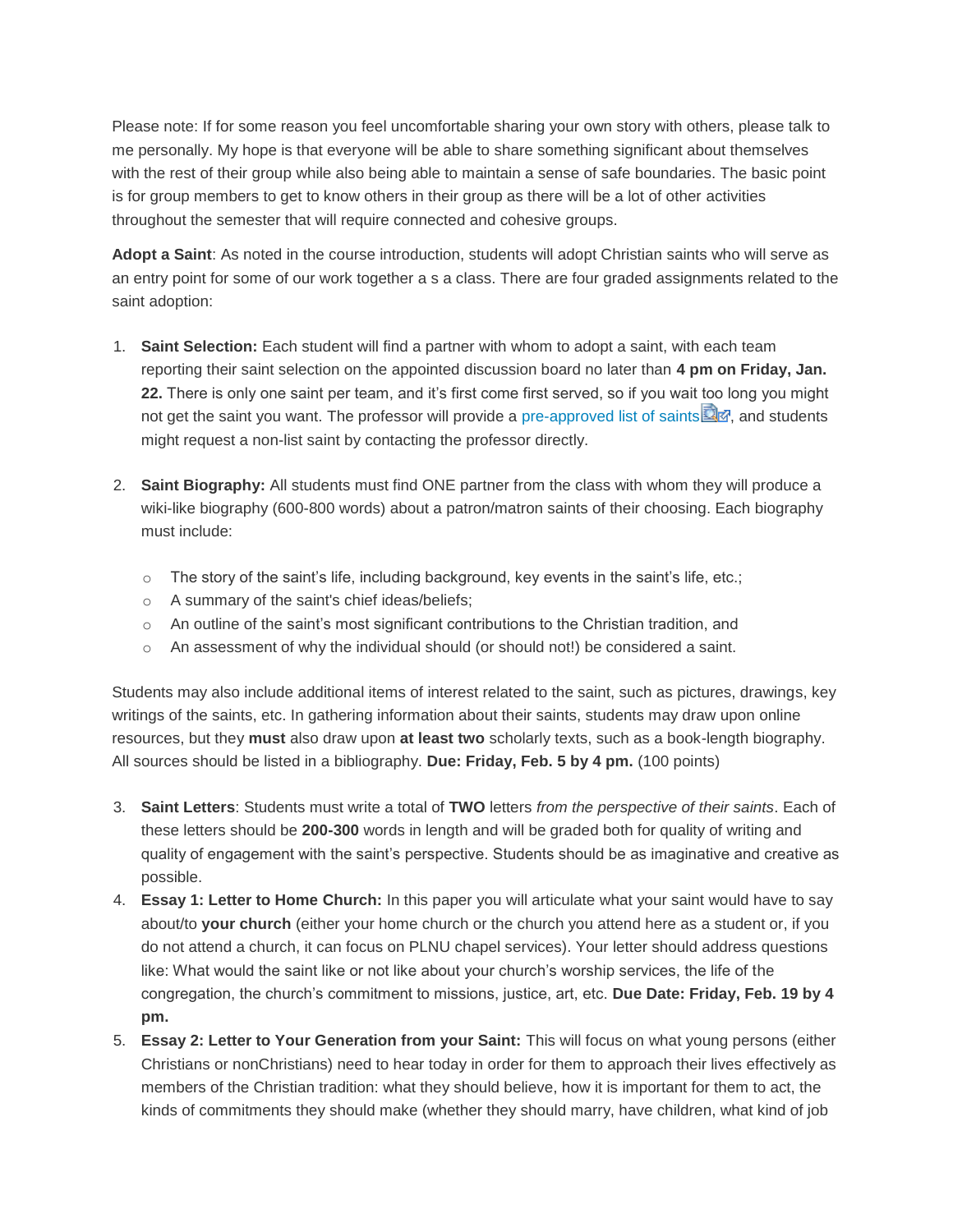and hobbies they should have), the kind of attitudes they should have about life and other people, etc. **Due Date: Friday, Mar. 4 at 4 pm.**

**Christian Practice Reflections:** Most weeks during the semester, you will be required to participate in some form of historic Christian practice, including attending two churches for worship, participating in a small group, fasting, *lectio divina* (contemplative reading of scripture), quiet reflection and meditation, etc. You will be required to provide a reflection on each of these experiences, typically in discussion with your group. Each week the instructions will be slightly different, but all of these are **due on Fridays by 4 pm and are worth 50 points**.

**Final Exam:** The **final exam** will be a 'take-home' exam distributed the last of class and **due by NOON on the last day of exam week (May 6)**. (Final: 100 points)

| <b>Assignment</b>                                           | <b>Possible</b><br><b>Points</b> |
|-------------------------------------------------------------|----------------------------------|
| Introductions                                               | 20                               |
| Weekly Readings and<br>Discussions<br>$(14x20$ points each) | 280                              |
| <b>Christian Practice Reflections</b><br>$(8x50$ each)      | 400                              |
| Religious Autobiography                                     | 100                              |
| Adopt a Saint                                               | 10                               |
| <b>Saint Biography</b>                                      | 100                              |
| Saint Letters (2x50 each)                                   | 100                              |
| Church Visits $(2x50 \text{ each})$                         | 100                              |
| Final Exam                                                  | 100                              |
| Total                                                       | 1210                             |

**POINTS TO GRADE**: The points-to-grade correlation is as follows:

| $A = 1210 - 1116$   | $A = 1115 - 1080$ |                 |
|---------------------|-------------------|-----------------|
| $B_+ = 1079 - 1044$ | $B = 1043 - 996$  | $B = 995 - 960$ |
| $C_{+}$ = 959-924   | $C = 923 - 876$   | $C = 875 - 840$ |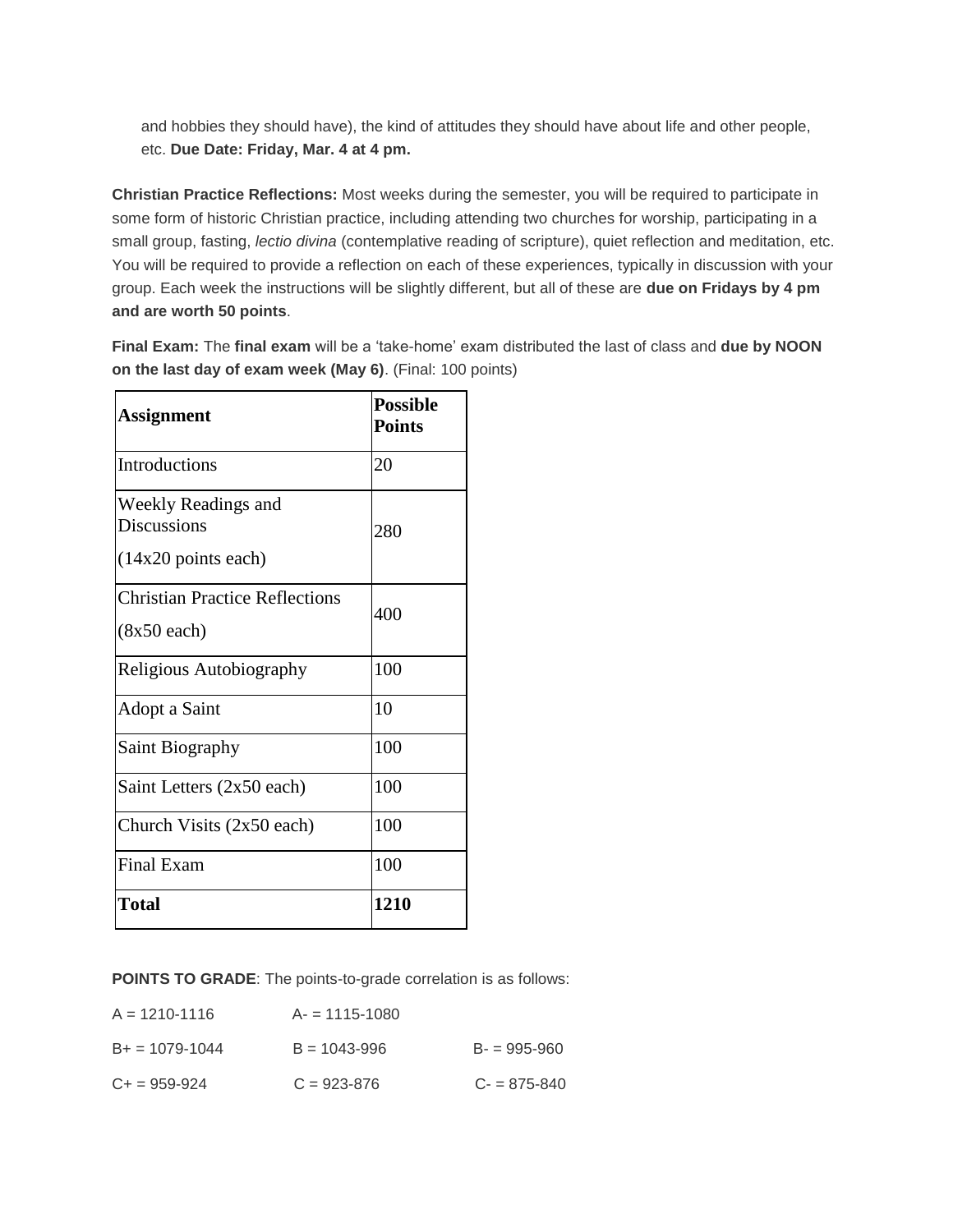$F =$  below 720

**CREDIT HOUR INFORMATION:** In the interest of providing sufficient time to accomplish the stated Course Learning Outcomes, this class meets the PLNU credit hour policy for a **three unit** class delivered over **fourteen weeks**. It is anticipated that students will spend a minimum of 37.5 participation hours per credit hour on their course work. The overall time expectations for this course are shown below and weekly expectations are found in the introduction to each week.

| <b>Assignment</b>                                | Hours |
|--------------------------------------------------|-------|
| <b>Weekly Readings and</b><br><b>Discussions</b> | 40    |
| <b>Practice Reflections</b>                      | 32    |
| Religious Autobiography                          | 2     |
| Saint Biography                                  | 6     |
| <b>Saint Letters</b>                             | 3     |
| Church Visits and<br>Reflections                 | 10    |
| In Class Time                                    | 21    |
| Total 114                                        |       |

#### **EXTRA CREDIT ASSIGNMENTS**

Options for extra credit may become available as the semester progresses, and I will let you know when this is the case.

#### **ATTENDANCE POLICY**

I maintain a strict and inflexible attendance policy for this class. If you arrive late you will be listed as tardy. More than fifteen minutes late for a class is counted as an absence. Two tardies will count as an absence.

PLNU maintains a fairly tough stance concerning attendance: "any student whose number of absences in a class, for any reason, exceeds the equivalent of one and one half weeks of class may be de-enrolled from the class with a failing grade." This means two classes, four tardies or any combination thereof. Be forewarned!

#### **INCOMPLETES AND LATE ASSIGNMENTS**

All assignments are to be submitted/turned in as indicated under each assignment in the modules. Late assignments are not accepted unless already approved by the professor, so if there are any issues you know about that may prevent you from completing an assignment in a timely manner, be sure to discuss it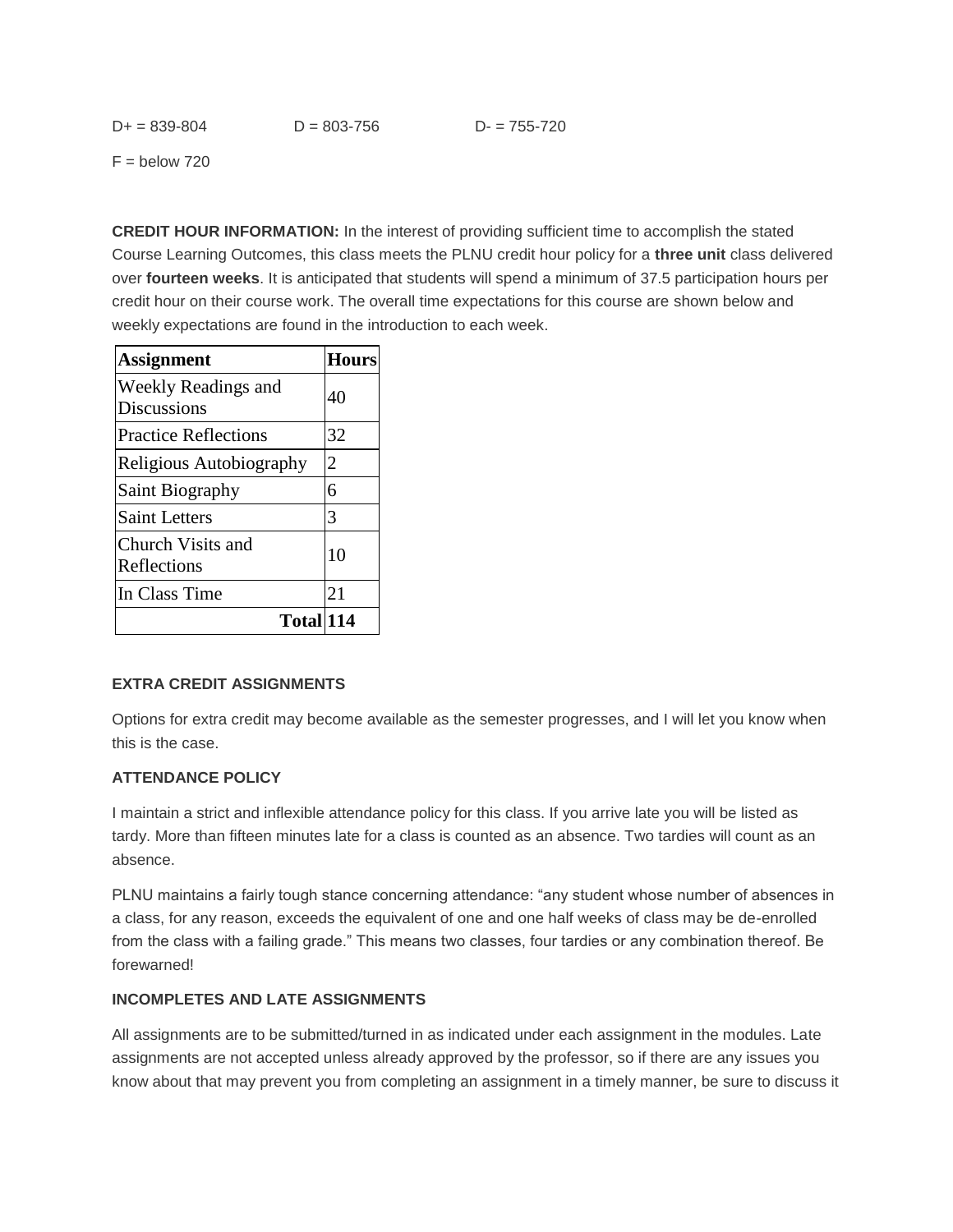with me well before the due date! My recommendation is that you plan **NOT** to wait until the last minute to turn in assignments.

#### **ACADEMIC HONESTY**

The PLNU catalog states, "Academic dishonesty is the act of presenting information, ideas, and/or concepts as one's own when in reality they are the results of another person's creativity and effort. Such acts include plagiarism, copying of class assignments, and copying or other fraudulent behavior on examinations." Instances of academic dishonesty will be reported to administrators and will result in a zero on the assignment and potential failure and/or de-enrollment from the course. The safest way to avoid plagiarism is ALWAYS to give credit to your sources, and if you have any questions about when you need to give a source credit, err on the side of doing so. I am also more than happy to give you further instruction on how and when it is appropriate to cite a source.

#### **INCLUSIVE LANGUAGE**

The PLNU School of Theology and Christian Ministry is committed to the equality of women and men. Recognizing that people have often used language in ways that imply the exclusion or inferiority of women, the department urges students, faculty and staff to avoid sexist language in public discourse, in classroom discussions and especially in their writings.

#### **SPECIAL NEEDS**

At PLNU students requesting academic accommodations must file documentation with the Disability Resource Center (DRC), located in the Bond Academic Center. Once the student files documentation, the Disability Resource Center will contact the student's instructors and provide written recommendations for reasonable and appropriate accommodations to meet the individual learning needs of the student. This policy assists the University in its commitment to full compliance with Section 504 of the Rehabilitation Act of 1973, the Americans with Disabilities (ADA) Act of 1990, and ADA Amendments Act of 2008, all of which prohibit discrimination against students with disabilities and guarantees all qualified students equal access to and benefits of PLNU programs and activities.

#### **USE OF TECHNOLOGY**

PLNU encourages the use of technology for learning, communication, and collaboration. In this course, we will rely on E-class for accessing course materials, submitting assignments, and collaborating in discussion boards and blogs. You'll want to make sure you are comfortable with these tools, so take advantage of our computer Lab Techs to answer questions and help you with any technology issues. You may also call the Help Desk at x2222.

You are welcome to bring your laptop, iPad, and/or cell phone to class—but please make sure you use them appropriately and responsibly. If a tech tool becomes a distraction or disruption while class is in session, I will ask you to put it away or invite you no longer to bring it to class.

#### **FERPA**

The university may disclose education records to college officials with legitimate educational interests. A college official is a person employed by the university; a member of the Board of Trustees; or an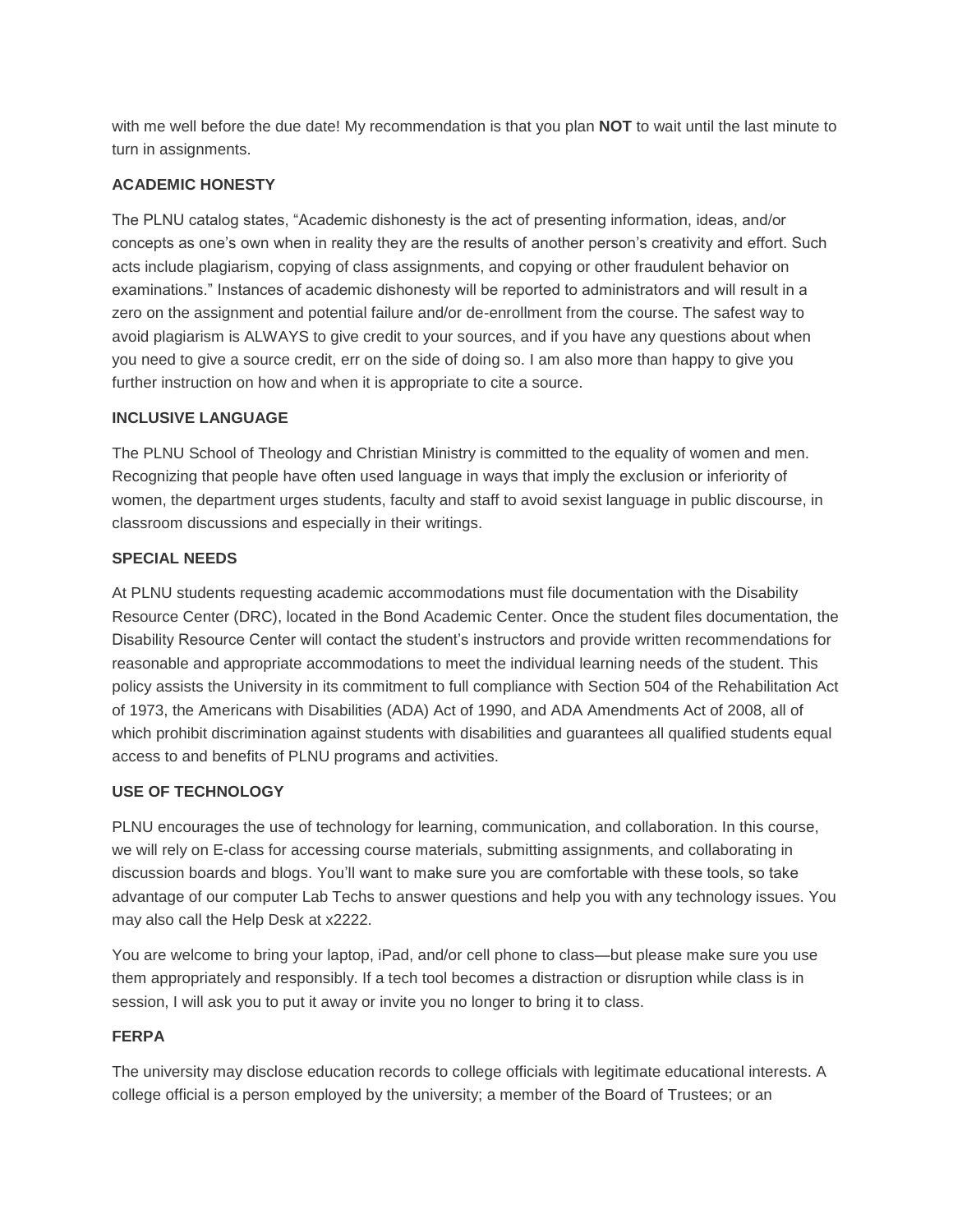individual serving on a committee, such as disciplinary or grievance committees. PLNU also includes among college officials a student appointed to an official committee or assisting another official in performing tasks. A college official has a legitimate educational interest if the information aids the official in fulfilling professional functions.

Essentially, this means that if a parent or family member calls me and asks about how you are doing in class, I am legally not allowed to discuss your work with them. The best ways of including your parents in the general progress of your academic life is to grant them access to the portal and to talk to them regularly. For a full presentation of the University's policy on FERPA consult the catalog: [http://catalog.pointloma.edu/.](http://catalog.pointloma.edu/)

## **COURSE TIMELINE: See [MODULES](https://canvas.pointloma.edu/courses/27129/modules)**

| <b>Date</b>             | <b>Details</b>                                                                                  |
|-------------------------|-------------------------------------------------------------------------------------------------|
| Fri Jan 15, 2016        | <b>Passing the Peace: Introductions</b>                                                         |
| Mon Jan 18, 2016        | <b>Week 1 Readings and Discussion</b>                                                           |
| Fri Jan 22, 2016        | <b>Christian Practice Reflection: Adopt a Saint</b><br><b>Religious/Spiritual Autobiography</b> |
| Mon Jan 25, 2016        | <b>Extra Credit Opportunity</b><br><b>Week 2 Reading and Discussion</b>                         |
| <b>Mon Feb 1, 2016</b>  | <b>Christian Practice Reflection: Fasting</b><br><b>Week 3 Readings and Discussion</b>          |
| Fri Feb 5, 2016         | <b>Christian Practice Reflection: Saint Biography/Wiki</b>                                      |
| <b>Mon Feb 8, 2016</b>  | <b>Week 4 Readings and Discussion</b>                                                           |
| Fri Feb 12, 2016        | <b>Christian Practice Reflection: Personal Creeds</b>                                           |
| <b>Mon Feb 15, 2016</b> | <b>Week 5 Readings and Discussion</b>                                                           |
| Fri Feb 19, 2016        | <b>Christian Practice Reflection: Saint Letter to Church</b>                                    |
| <b>Mon Feb 22, 2016</b> | <b>Week 6 Readings and Discussion</b>                                                           |
| Fri Feb 26, 2016        | <b>Christian Practice Reflection: Praying the Rosary</b>                                        |
| <b>Mon Feb 29, 2016</b> | <b>Week 7 Readings and Discussion</b>                                                           |
| <b>Fri Mar 4, 2016</b>  | <b>Christian Pratice Reflection: Church Visit #1</b>                                            |